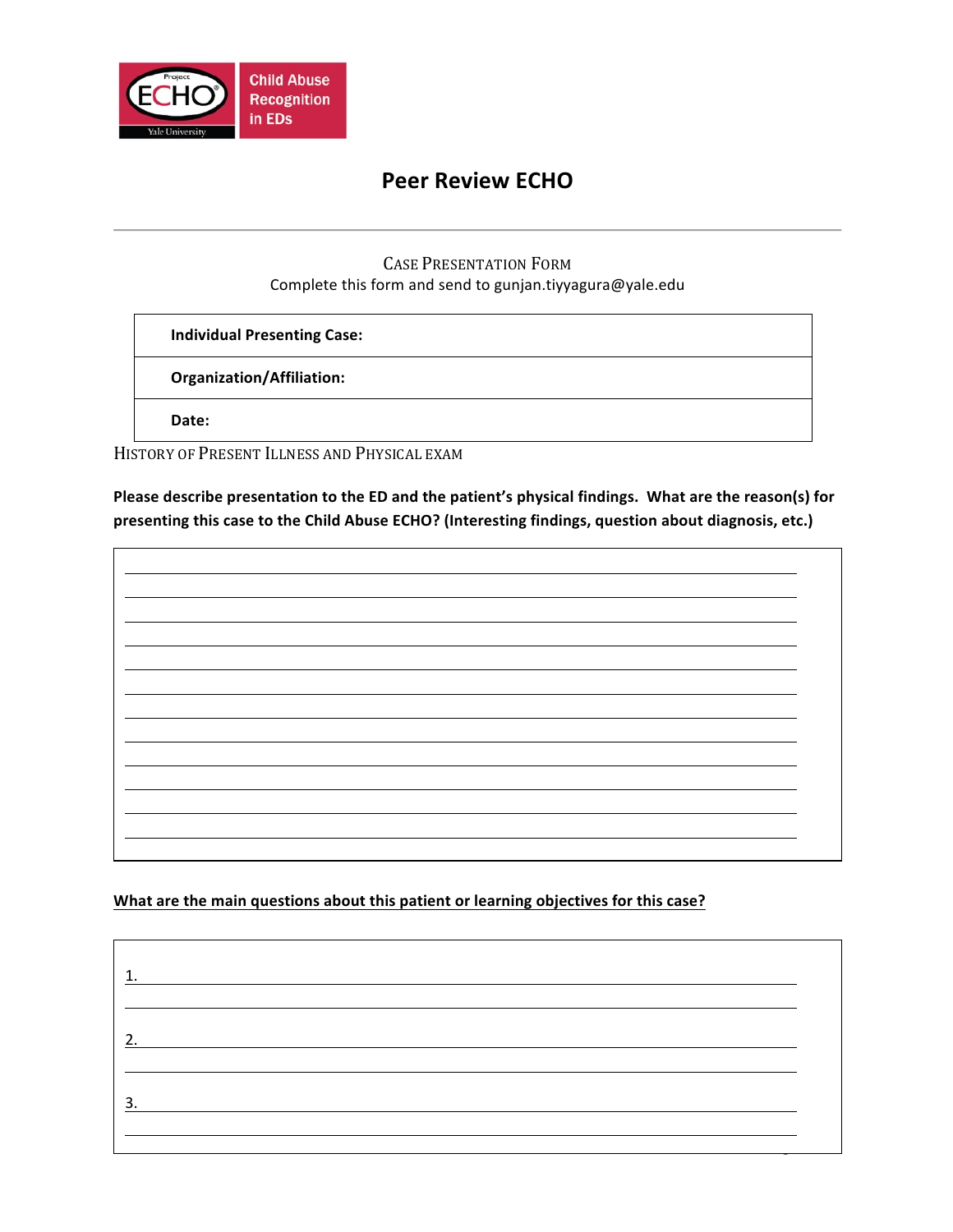

# **Peer Review ECHO**

|                                                                    |        |               | <b>CASE PRESENTATION FORM</b> |            |                                                                                   |
|--------------------------------------------------------------------|--------|---------------|-------------------------------|------------|-----------------------------------------------------------------------------------|
|                                                                    |        |               |                               |            | New Case: Follow Up:                                                              |
|                                                                    |        |               |                               |            | SOCIAL HISTORY (Key aspects, please feel free to expand)_________________________ |
|                                                                    |        |               |                               |            |                                                                                   |
| Who has custody of the youth?                                      |        |               |                               |            |                                                                                   |
| Parents                                                            | Mother | <b>Father</b> | <b>DFCS</b>                   | <b>DJJ</b> |                                                                                   |
| Who lives in the home?                                             |        |               |                               |            |                                                                                   |
| History of Intimate Partner Violence (IPV)? Yes                    |        |               | No                            |            |                                                                                   |
| History of Law Enforcement or CPS involvement with the family? Yes |        |               |                               |            | No                                                                                |
| Are caregivers working outside the home?                           |        |               | No<br>Yes                     |            |                                                                                   |
|                                                                    |        |               |                               |            |                                                                                   |

**Does child attend daycare/school?** Yes No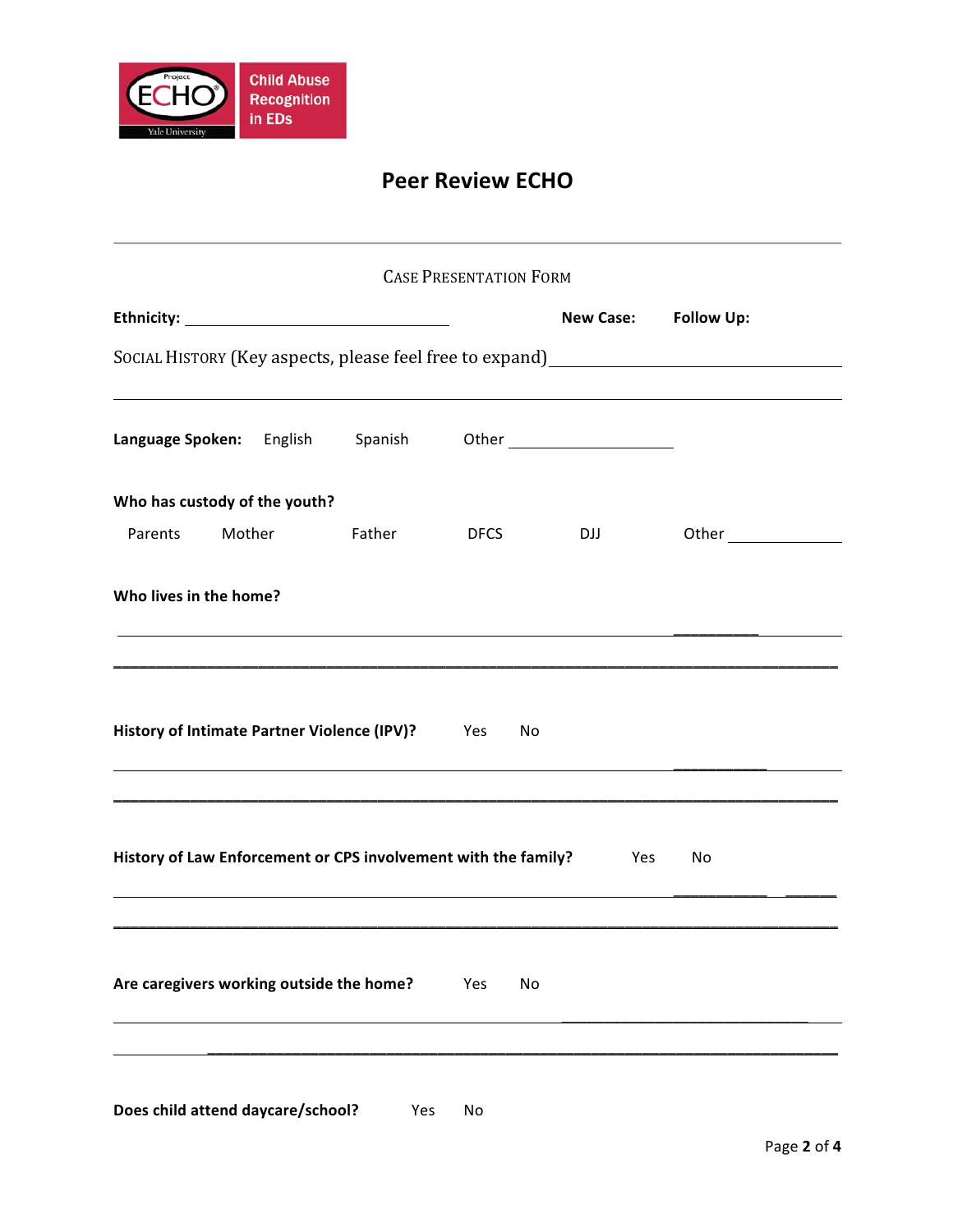

| <b>MEDICAL HISTORY</b>                                                           |
|----------------------------------------------------------------------------------|
|                                                                                  |
|                                                                                  |
|                                                                                  |
|                                                                                  |
|                                                                                  |
|                                                                                  |
|                                                                                  |
| ,我们也不会有什么。""我们的人,我们也不会有什么?""我们的人,我们也不会有什么?""我们的人,我们也不会有什么?""我们的人,我们也不会有什么?""我们的人 |
|                                                                                  |
|                                                                                  |
|                                                                                  |
|                                                                                  |
| <b>List Attached</b>                                                             |
|                                                                                  |
|                                                                                  |
|                                                                                  |
|                                                                                  |
|                                                                                  |
| <b>Other Relevant Information, if applicable:</b>                                |